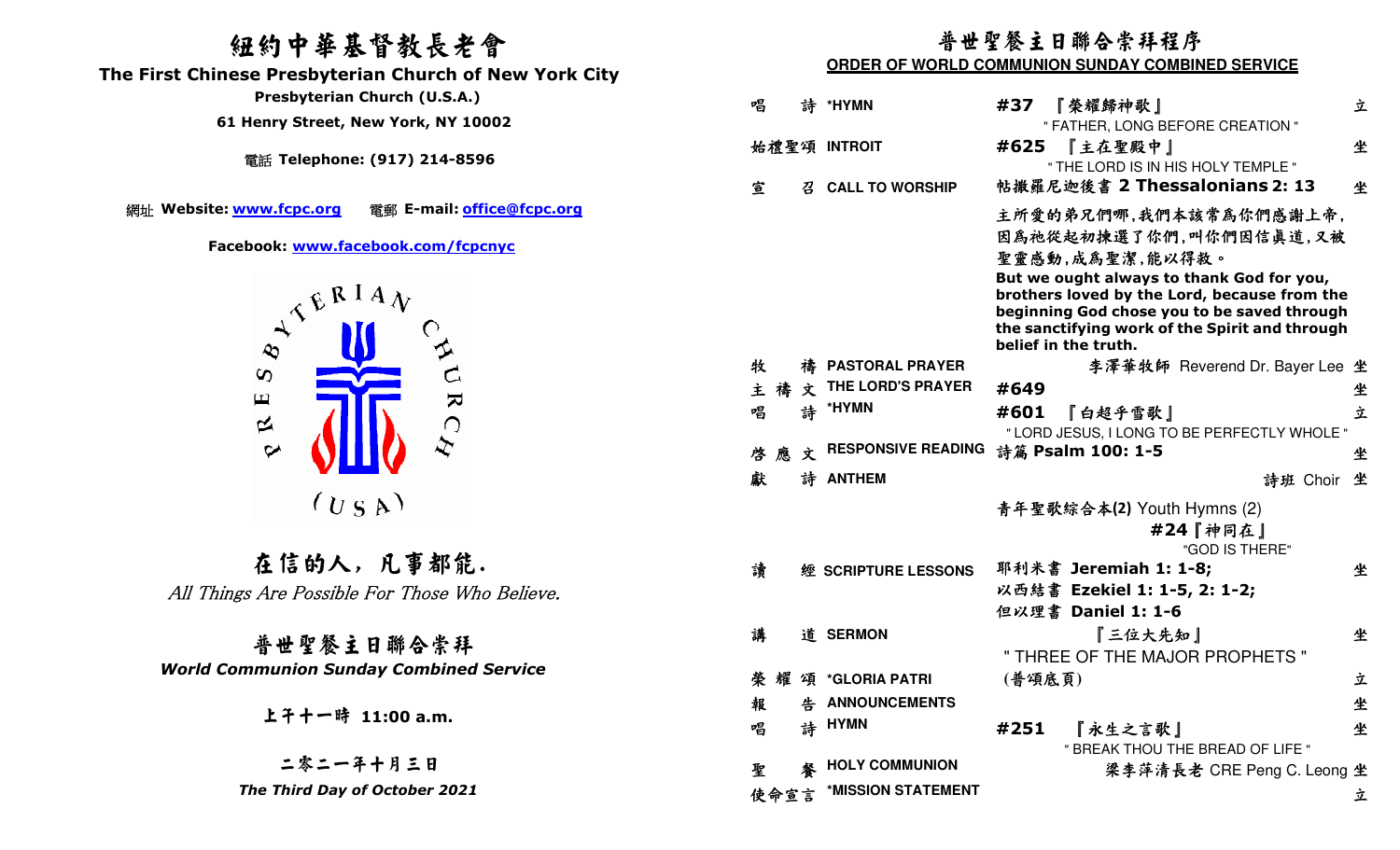| 泰  |   | 獻 OFFERING                   |      | 請於崇拜後,投入奉獻箱内 |                                                | 坐 |
|----|---|------------------------------|------|--------------|------------------------------------------------|---|
|    |   |                              |      |              | Please drop in the Offering Box after Service. |   |
|    |   | 獻禮文 *OFFERTORY RESPONSE #644 |      |              |                                                | 立 |
| 祝  |   | 福 *BENEDICTION               |      |              | 李澤華牧師 Reverend Dr. Bayer Lee 立                 |   |
| াল |   | 頌 *AMEN                      | #675 |              |                                                | Ÿ |
| 唱  | 誅 | *HYMN                        | #295 | 『萬方團契歌』      |                                                | 立 |
|    |   |                              |      |              | " IN CHRIST THERE IS NO EAST OR WEST "         |   |

**\*please stand** 

# 使徒信經 The Apostles' Creed<br>\*\*\*\*\*\*\*\*\*\*\*\*\*\*\*\*\*\*\*\*\*\*\*\*\*\*

我信上帝,全能的父,創造天地的主。 我信我主耶穌基督,上帝的獨生子因聖靈感孕, 由童貞女馬利亞所生,在本丟彼拉多手下受難,被釘於十字架受死埋葬,降在陰間, 第三天從死人中復活,升天,坐在全能父上帝的右邊,將來必從那裏降臨,審判活人 死人。 我信聖靈,我信聖而公之教會,我信聖徒相通,我信罪得赦免,我信身體復活, 我信永生。 阿們。

I believe in God, the Father almighty, creator of heaven and earth.

I believe in Jesus Christ, God's only Son, our Lord, who was conceived by the Holy Spirit, born of the Virgin Mary, suffered under Pontius Pilate, was crucified, died, and was buried; He descended to the dead. On the third day He rose again; He ascended into heaven, He is seated at the right hand of the Father, and He will come again to judge the living and the dead. I believe in the Holy Spirit, the Holy Catholic Church, the communion of saints, the forgiveness of sins, the resurrection of the body, and the life everlasting. AMEN.

# <u>認 罪 文 CONFESSION OF SINS</u>

#### 永生的上帝,人類的審判者和拯救者,我們坦誠地承認,我們常為自己所犯的過犯而試圖躲避祢,我們常為自己而活,拒絕去承擔別人的勞苦重擔而不關心他人,我們常忽視 人類的痛苦,對那些飢餓的人、貧乏的人、受壓制的人毫不理會。上帝啊,懇求藉祢 無限的慈悲饒恕我們諸般的罪,使我們能從自私當中釋放出來,從此追隨祢的旨意和 遵行祢的誡命.奉主耶穌基督聖名而求。 阿們。

 Eternal God, our judge and redeemer: we confess that we have tried to hide from thee, for we have done wrong. We have lived for ourselves. We have refused to shoulder the troubles of others and turned from our neighbors. We have ignored the pain of the world, and passed by the hungry, the poor, and the oppressed. O God, in thy great mercy, forgive our sin and free us from selfishness, that we may choose thy will and obey thy commandments; through Jesus Christ our Lord. Amen.

# 使命宣言 **MISSION STATEMENT**

#### 我們是紐約中華基督教長老會的會友,屬上帝的子民.致力培育信徒的靈命, 忠心事主,廣傳福音,服務社區,藉以彰顯天父愛世之宏旨.

 We, as members of the First Chinese Presbyterian Church, the people of God, strive to nurture our spirituality, serve God faithfully, spread the Gospel and service the community that God's great love may be manifested.

# 啟應文: 詩篇 **<sup>100</sup>** 篇 **1-5**節

主席啟**:** 普天下當向耶和華歡呼!

- 會眾應**:** 你們當樂意侍奉耶和華,當來向祂歌唱!
	- 啓**:** 你們當曉得耶和華是上帝。我們是祂造的,也是屬祂的; 我們是祂的民,也是祂草場的羊。
	- 應**:** 當稱謝進入祂的門,當讚美進入祂的院;當感謝祂,稱頌 祂的名。
	- 同讀:因為耶和華本為善,祂的慈愛存到永遠,祂的信實直到萬 代!

#### **Responsive Reading: Psalm 100:1-5**

- Shout for joy to the LORD, all the earth.
- 2 Worship the LORD with gladness; come before him with joyful songs.
- 3 Know that the LORD is God. It is he who made us, and we are his; we are his people, the sheep of his pasture.
- 4 Enter his gates with thanksgiving and his counts with praise; give thanks to him and praise his name.
- 5 For the LORD is good and his love endures forever; his faithfulness continues through all generations.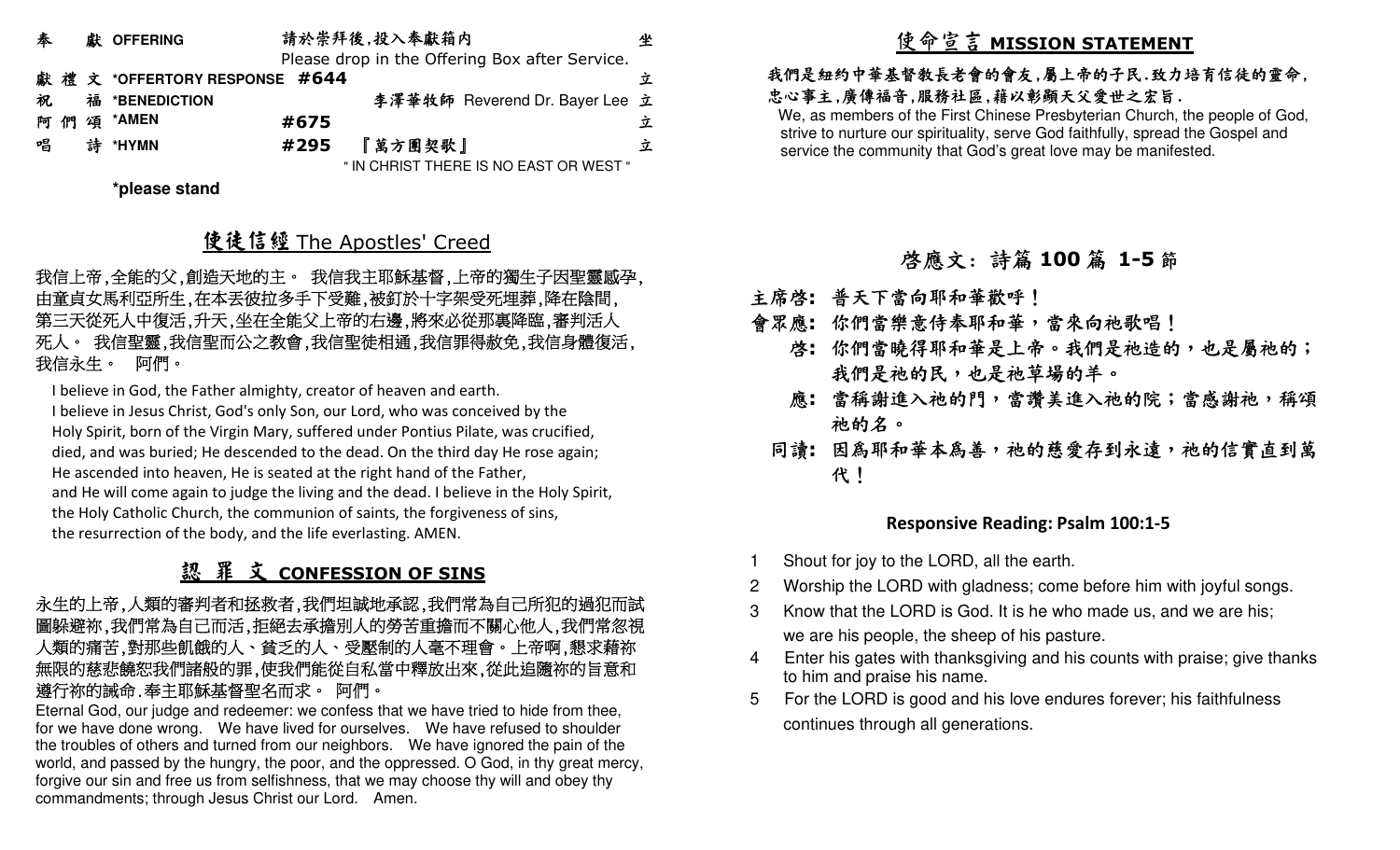## 報告事項

#### **1.**歡迎首次參加主日崇拜之新朋友**,**盼望你能繼續參加聚會**,**散會後請留下姓名**,** 通訊處及電話與司事**,**<sup>以</sup>便教會與你聯絡。

 *We extend our welcome to those who are worshipping with us for the first time today. Please leave your name, address and phone number with the ushers so that we can contact you in the future. We hope to see you again.*

- **2.** 祈禱會**:** 逢禮拜四下午二時在本堂舉行**,**歡迎各兄姊屆時參加。
- **3.** 伉儷團契例會預告: 十月十日主日崇拜後在二樓恢復舉行,請各團友屆時參加。
- **4.** 婦女部例會預告: 十月十七日主日崇拜後在二樓恢復舉行,請各姊妹屆時參加。
- **5.** 中年團契例會預告: 十月廿四日主日崇拜後在二樓恢復舉行,請各團友屆時參加。
- **6.** 各兄姊於教會辦公時間內每日上午九時至下午五時可用本堂電話 **(212) 964-5488**或手提電話 **(917) 214-8596**聯絡各同工。

## **誠聘主任牧師**

**紐約中華基督教⻑老會誠聘主任牧師。** 

**具美國⻑老會 (Presbyterian Church USA) 認同之神學學位,** 

**三年服務堂會經驗, 需能講流利粵語, 及具備英語溝通能力。** 

**請寄履歷致:PNC,**

The First Chinese Presbyterian Church61 Henry Street, New York, NY 10002,

或電郵 fcpcsession@gmail.com

The First Chinese Presbyterian Churchis seeking a Pastor (Head of Staff). The candidate should possess qualifications acceptable by the Presbyterian Church (USA) for Minister of Word and Sacrament, with 3 years of pastoral experience, and fluency in Cantonese and spoken English. Please send resume to: PNC, The First Chinese Presbyterian Church, 61 Henry Street, New York, NY10002,or Email: fcpcsession@gmail.com

## **誠聘 Position Vacant**

**紐約中華基督教⻑老會誠聘幹事。** 

**須有大學學歷; 能講流利粵語; 及具備英語,華語溝通能力**;

**中,英文,電腦打字。**

**請寄履歷致:**Administrative Assistant

The First Chinese Presbyterian Church61 Henry Street, New York, NY 10002,

## <u>或電郵 f<mark>cpcny@yahoo.co</mark>m</u>

The First Chinese Presbyterian Church is seeking an Administrative Assistant: The candidate should have some college credits; fluency in Cantonese; spoken English and Mandarin; and ability to type English and Chinese.Please send resume to: Administrative Assistant The First Chinese Presbyterian Church, 61 Henry Street, New York, NY10002,or Email: fcpcny@yahoo.com

## 代禱事項

- 1.為本堂各同工、全體長老、執事、董事及領袖們在教會中事奉的心志禱告。
- 2.為祈禱會禱告。求聖靈感動更多弟兄姊妹同心合意為教會守望。
- 3.為紐約市華埠社區禱告。願本堂藉著崇拜、關懷、社區服務、網絡福音廣播 節目廣傳福音。
- 4.為身體和心靈軟弱的弟兄姊妹禱告。求主醫治,使他們早日康復: 吳秀琼女士、林伍新蘭女士、陳玉金女士、張淑德女士、劉浪波夫人、 陳伍愛娣女士、黃德夫人、王金鐲先生。
- 5.為本堂聘牧事工禱告。求主差遣合適主任牧師來牧養教會。
- 6.為本堂聘請幹事禱告。求主差遣合適同工來協助堂務。